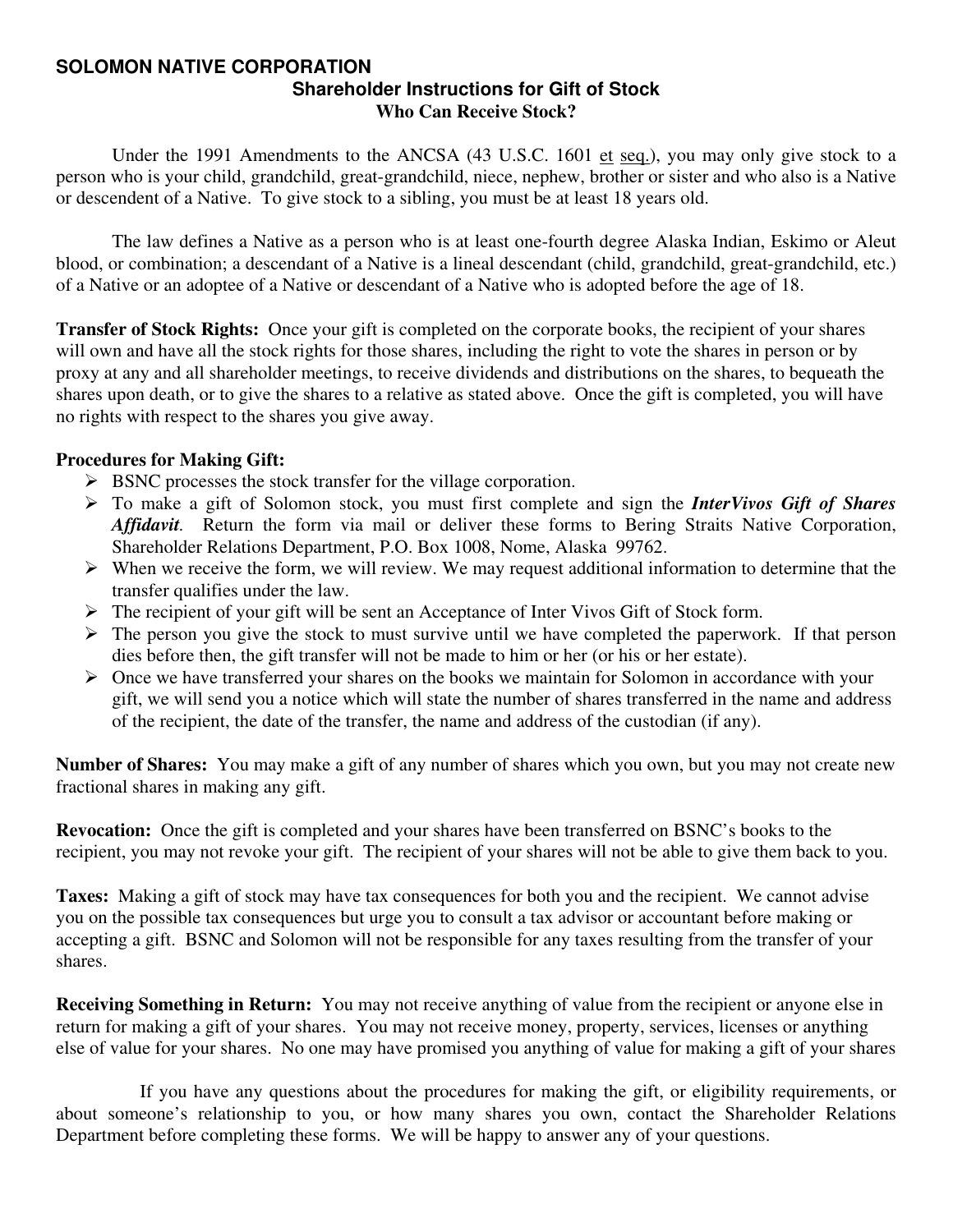# **SOLOMON NATIVE CORPORATION**

# **Inter Vivos Gift of Shares Affidavit**

I, \_\_\_\_\_\_\_\_\_\_\_\_\_\_\_\_\_\_\_\_\_\_, being first duly sworn, depose and say:

| Full Name:                       |                         | <b>Enrollment Number:</b> |        |
|----------------------------------|-------------------------|---------------------------|--------|
| Date of Birth:                   | Social Security Number: |                           |        |
| <b>Complete Mailing Address:</b> |                         |                           |        |
| City:                            | State:                  | Zip Code:                 | Phone: |

> I own shares of Solomon Native Corporation and am 18 years or older.

- $\triangleright$  I understand that under the Alaska Native Claims Settlement Act, as amended (43 U.S.C. 1601 et. seq.) I may only gift shares to my child, grandchild, great-grandchild, niece, nephew, brother, or sister who is related to me by blood or adoption and who is also a Native or descendent of a Native.
- ¾ **I am responsible for providing the appropriate documentation proving family relationship**.
- ¾ I understand that if any taxes are owed as a result of this gift, BSNC and Solomon will not be responsible for its payment.
- $\triangleright$  Neither myself nor any other person has received anything of value nor have I or any other person been promised anything of value in return for transferring my shares.
- $\triangleright$  It is my intent and desire to irrevocably transfer all rights and incidents of ownership of the gifted shares to the recipient and to irrevocably vest in the recipient all such rights of ownership. I understand I will no longer receive dividends or distributions for these shares.
- ¾ I understand that once this gift is completed on the stock records of BSNC and Solomon I will not be able to revoke or reverse it and that the recipient will not be able to give the gifted shares back to me.

I wish to make a gift of my Solomon Native Corporation (GNC) shares to the recipient(s) listed below and I understand that I cannot create new fractional shares in making a gift.

|  | Recipients Name:                                                                                                                                                                                                                                     |                  |  |
|--|------------------------------------------------------------------------------------------------------------------------------------------------------------------------------------------------------------------------------------------------------|------------------|--|
|  | Age: Social Security Number: Degree of Native Blood ________ %                                                                                                                                                                                       |                  |  |
|  |                                                                                                                                                                                                                                                      |                  |  |
|  | Phone Number:<br>*Custodian's Address <b>Example 2</b> and the set of the set of the set of the set of the set of the set of the set of the set of the set of the set of the set of the set of the set of the set of the set of the set of the set o | *Custodian Name: |  |
|  | Number of Solomon Village Shares to be gifted:                                                                                                                                                                                                       |                  |  |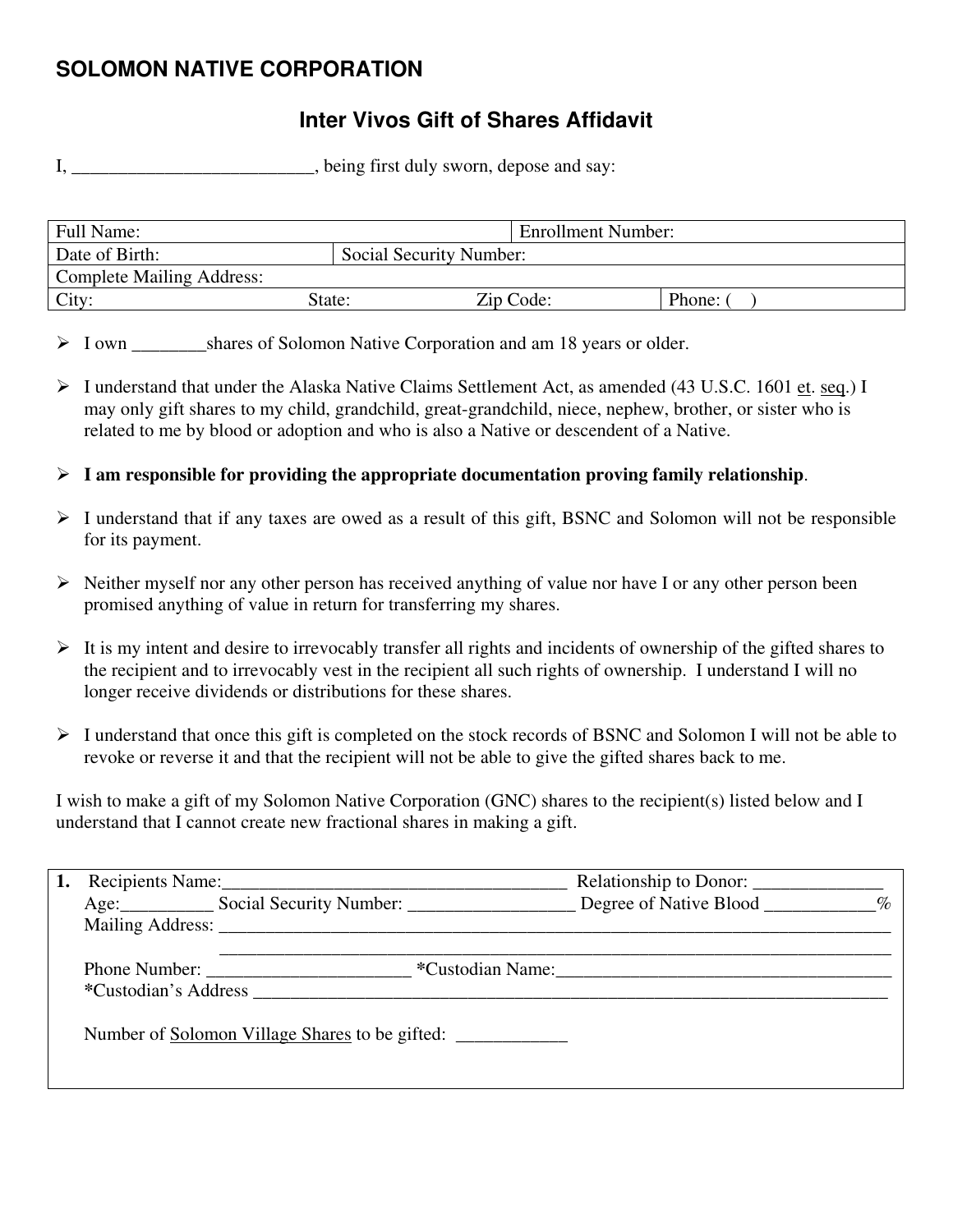|  | <u> Louis Communication de la communication de la communication de la communication de la communication de la com</u> |  |
|--|-----------------------------------------------------------------------------------------------------------------------|--|
|  |                                                                                                                       |  |
|  |                                                                                                                       |  |
|  | Number of <u>Solomon Village Shares</u> to be gifted:                                                                 |  |
|  |                                                                                                                       |  |
|  |                                                                                                                       |  |
|  |                                                                                                                       |  |
|  |                                                                                                                       |  |
|  |                                                                                                                       |  |
|  |                                                                                                                       |  |
|  | Number of <u>Solomon Village Shares</u> to be gifted:                                                                 |  |
|  |                                                                                                                       |  |
|  |                                                                                                                       |  |
|  |                                                                                                                       |  |
|  |                                                                                                                       |  |
|  |                                                                                                                       |  |
|  |                                                                                                                       |  |
|  | Number of <u>Solomon Village Shares</u> to be gifted:                                                                 |  |
|  |                                                                                                                       |  |

### \***If recipient is a minor, list the name and address of the designated custodian.**

I have read and understand the information contained in this affidavit, the information I have provided is true and accurate, I am 18 years of age or older, and that in completing and signing these forms, I am acting freely, voluntarily and without any undue pressure, influence or duress.

| Dated: Signed Signed Signed Signed Signed Signed Signed Signed Signed Signed Signed Signed Signed Signed Signed Signed Signed Signed Signed Signed Signed Signed Signed Signed Signed Signed Signed Signed Signed Signed Signe |  |  |
|--------------------------------------------------------------------------------------------------------------------------------------------------------------------------------------------------------------------------------|--|--|
| <b>SUBSCRIBED</b> and <b>SWORN</b> to before me this $\_\_\_\_\_day$ of $\_\_\_\_\_\_2$                                                                                                                                        |  |  |
|                                                                                                                                                                                                                                |  |  |
| My Commission Expires: 2008. The Commission Expires:                                                                                                                                                                           |  |  |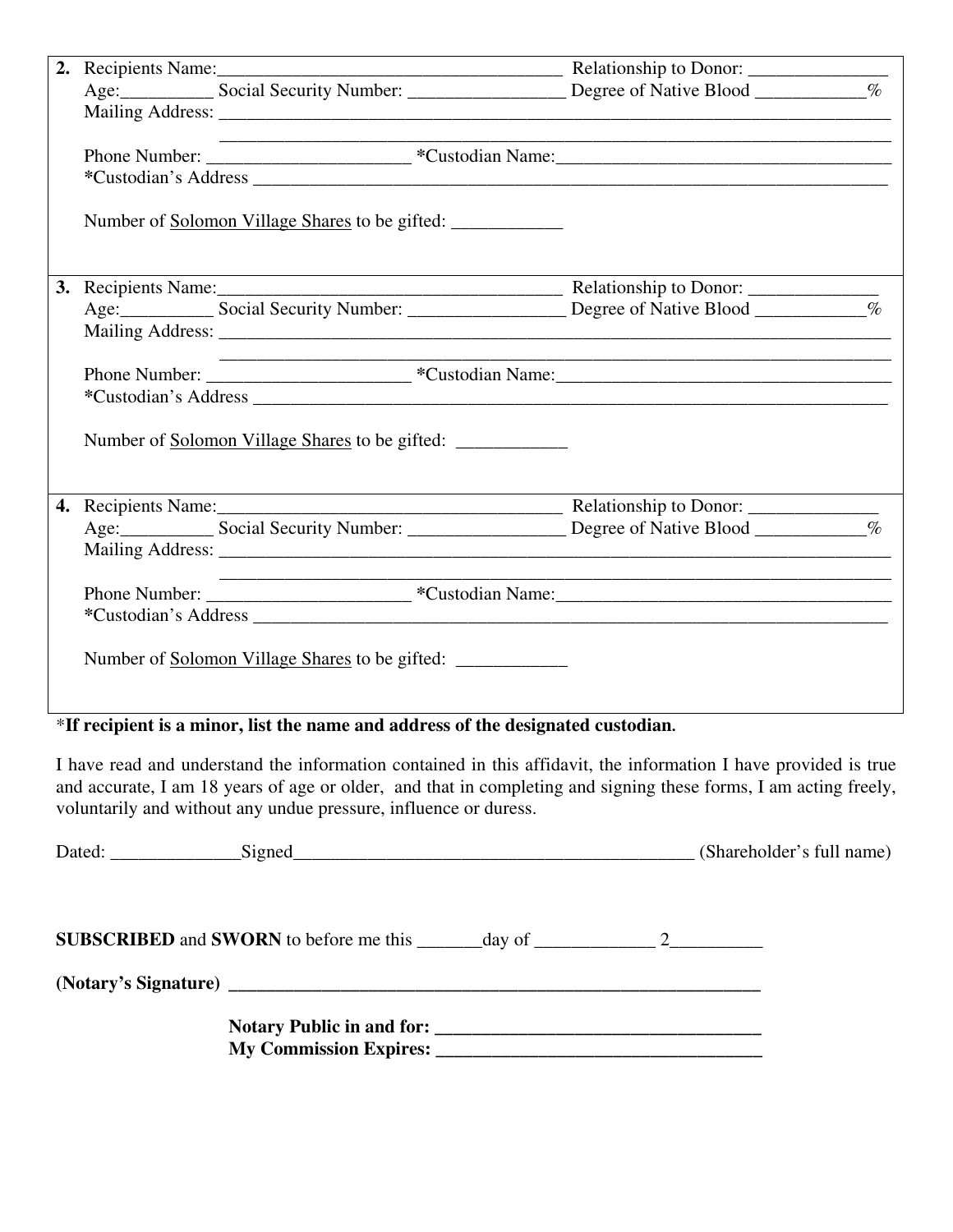### **SOLOMON NATIVE CORPORATION**

#### **Acceptance of Inter Vivos Gift of Stock Age of Majority (18 yrs or older)**

I, \_\_\_\_\_\_\_\_\_\_\_\_\_\_\_\_\_\_\_\_, being first duly sworn, depose and say:

I understand that I will receive \_\_\_\_\_\_share(s) of Stock in Solomon Native Corporation as a gift from who is my\_\_\_\_\_\_\_\_\_\_\_\_\_\_\_\_\_\_\_\_\_\_\_\_\_ (family relationship).

| My Name:                                                                                                     | Social Security Number:                       |  |  |
|--------------------------------------------------------------------------------------------------------------|-----------------------------------------------|--|--|
| Date of Birth:                                                                                               | Percentage Degree of Native Blood:<br>Gender: |  |  |
| <b>Complete Mailing Address:</b>                                                                             |                                               |  |  |
| I am already a shareholder of BSNC:<br>[NO]<br>[YES]                                                         |                                               |  |  |
| [NO] I am not a shareholder in <b>another</b> Regional or Village Corporation                                |                                               |  |  |
| [YES] I am a shareholder in another Regional or Village Corporation, if yes, list name(s) of corporation(s): |                                               |  |  |
|                                                                                                              |                                               |  |  |

- $\triangleright$  I am a Native or descendant of a Native as defined in the Alaska Native Claims Settlement Act, as amended.
- $\triangleright$  I have not given nor have I promised to give the Donor or any other person anything of value in return for the Gifted shares. I do not know of any other person giving or promising to give the Donor or anyone else anything of value in return for the making of this gift.
- $\triangleright$  I understand that the receipt of these shares and the receipt of dividends and distributions of these shares may result in tax consequences for me and that BSNC and Solomon will not be responsible for any taxes resulting from the transfer of these shares.
- $\triangleright$  I understand that once these shares are transferred to my name, I will not be able to give them back to the Donor or give them to anyone except as authorized by the Alaska Native Claims Settlement Act, as amended. I understand that the sale or transfer of these shares is currently prohibited by law.

 I swear under oath to the best of my knowledge and belief that everything stated in this Affidavit is accurate and true and that in completing and signing these forms I am acting freely, voluntarily and without any undue pressure, influence or duress. I understand that my signature below indicates my acceptance of this gift of stock.

|  | (Shareholder's full name) |
|--|---------------------------|
|  |                           |
|  |                           |
|  |                           |